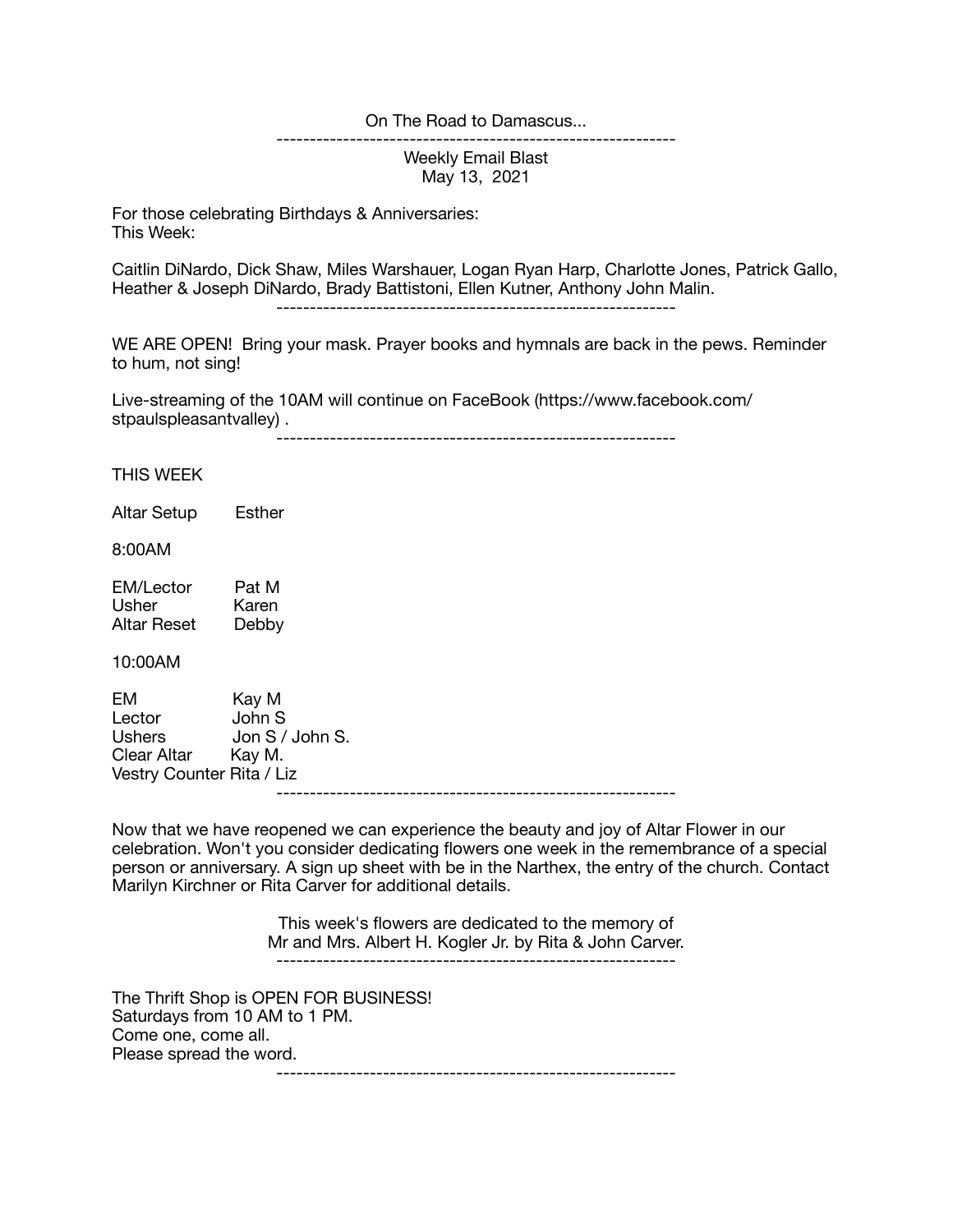We will be having Coffee Hour once in May and once in June. Save the date and come enjoy some additional fellowship:

## **THIS WEEK - May 16th**

June 13th

We are in need of Hostesses for the Fall so if you like having Coffee Hour, please consider becoming a Hostess.

------------------------------------------------------------

It is with heartfelt love and many prayers that we announce the following Memorial Services:

June 6th at 2:30 pm for Bill Kirchner July 17th at 1pm for Alice Cann ------------------------------------------------------------

Special Prayer List

Rosemary Wright 13 DeGarmo Road, Poughkeepsie 12603 Cards of prayer and encouragement are welcome:

------------------------------------------------------------

Bishop's Corner:

If you missed any of this week's inspiring video messages from our Bishops, click on this blue link: Diocese of NY (https://vimeo.com/showcase/ednyhweaster2020) and it will take you to the page with all their wonderful videos.

------------------------------------------------------------

Reminders

Adams Gift Cards: Year-Round Fundraising - PLEASE CALL GINNY OR DEBBY TO ARRANGE FOR PICKUP.

If you shop at Adams or give gift cards as gifts, our ministries benefit from this fundraiser. Thank You!

------------------------------------------------------------

Communications

If you use Facebook, please like & follow the St. Paul's page (https://www.facebook.com/ stpaulspleasantvalley/?ref=bookmarks) . Also, please invite people you know who may be interested in the mission and outreach ministries at St. Paul's. ALSO, please "Subscribe" to our YouTube channel and let others know about it. Let's get the WORD out!

------------------------------------------------------------

UPDATED Weekly Ministry Schedule First Wednesdays - 5:00 PM Ecumenical Food Pantry: PV United Methodist Church, Volunteers Welcome! OPEN WITH CURBSIDE SIGN-IN AND DELIVERY

All Wednesdays: 1:00-2:30 PM Bible Study: Sepe Room, Parish Hall SUSPENDED

Fridays: (every other week, call Liz Whitman for details) 6:00 PM: Evening Prayer, Church RESUMED